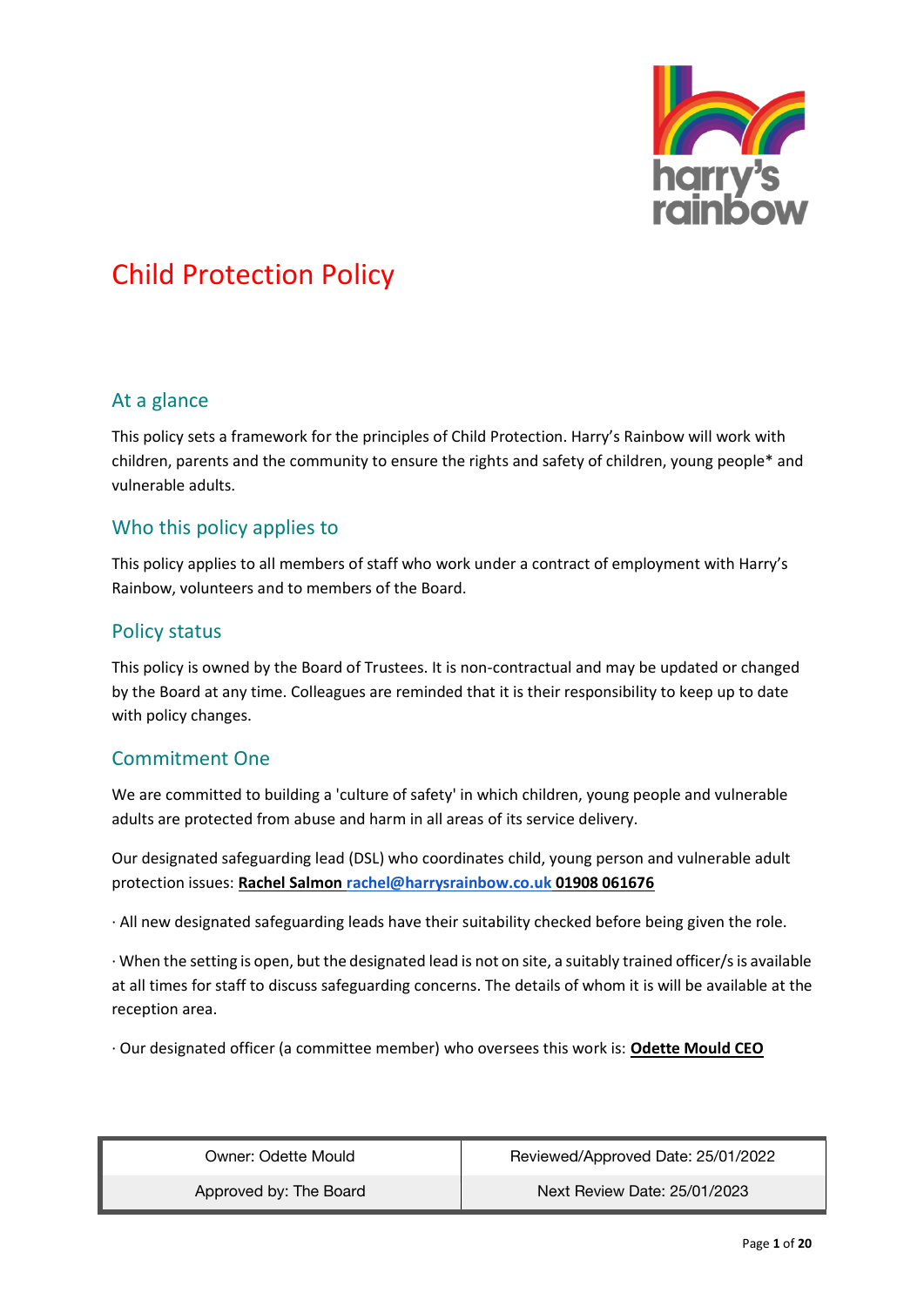

\*A young person is defined as 16 to 19 years old – in our setting they may be a child, student, worker, volunteer, carer or parent.

· The designated person, the suitably trained designated officer/s ensure they have relevant links with statutory and voluntary organisations with regard to safeguarding.

· The designated person (and the officer/s) understands Local Safeguarding Children's Board (LSCB) safeguarding procedures, attends relevant LSCB training at least every two years and refreshes their knowledge of safeguarding at least annually.

· We ensure all staff/volunteers are trained to understand our safeguarding policies and procedures and that they know how and when to make a referral. (Appendix 1)

· Wherever possible, there should be a conversation with the DSL, or officers about any safeguarding issues, who will then help staff decide what to do next. In exceptional circumstances where there is no DSL available, staff should not delay in making a referral. (The DSL must be informed as soon as possible after the referral has been made.)

· We ensure parents are made aware of our safeguarding policies and procedures.

· All staff/volunteers understand that safeguarding is their responsibility.

· All staff/volunteers have up-to-date knowledge of safeguarding issues, are alert to potential indicators and signs of abuse and neglect and understand their professional duty to ensure safeguarding and child protection concerns are reported to the local authority children's social care team (MASH) or the NSPCC. They receive updates on safeguarding at least annually.

· All staff/volunteers are confident to ask questions in relation to any safeguarding concerns and know not to just take things at face value but can be respectfully sceptical.

· All staff/volunteers understand the principles of early help (as defined in Working Together to Safeguard Children, 2018 page 12) and are able to identify those children and families who may be in need of early help and enable them to access it.

| Owner: Odette Mould    | Reviewed/Approved Date: 25/01/2022 |
|------------------------|------------------------------------|
| Approved by: The Board | Next Review Date: 25/01/2023       |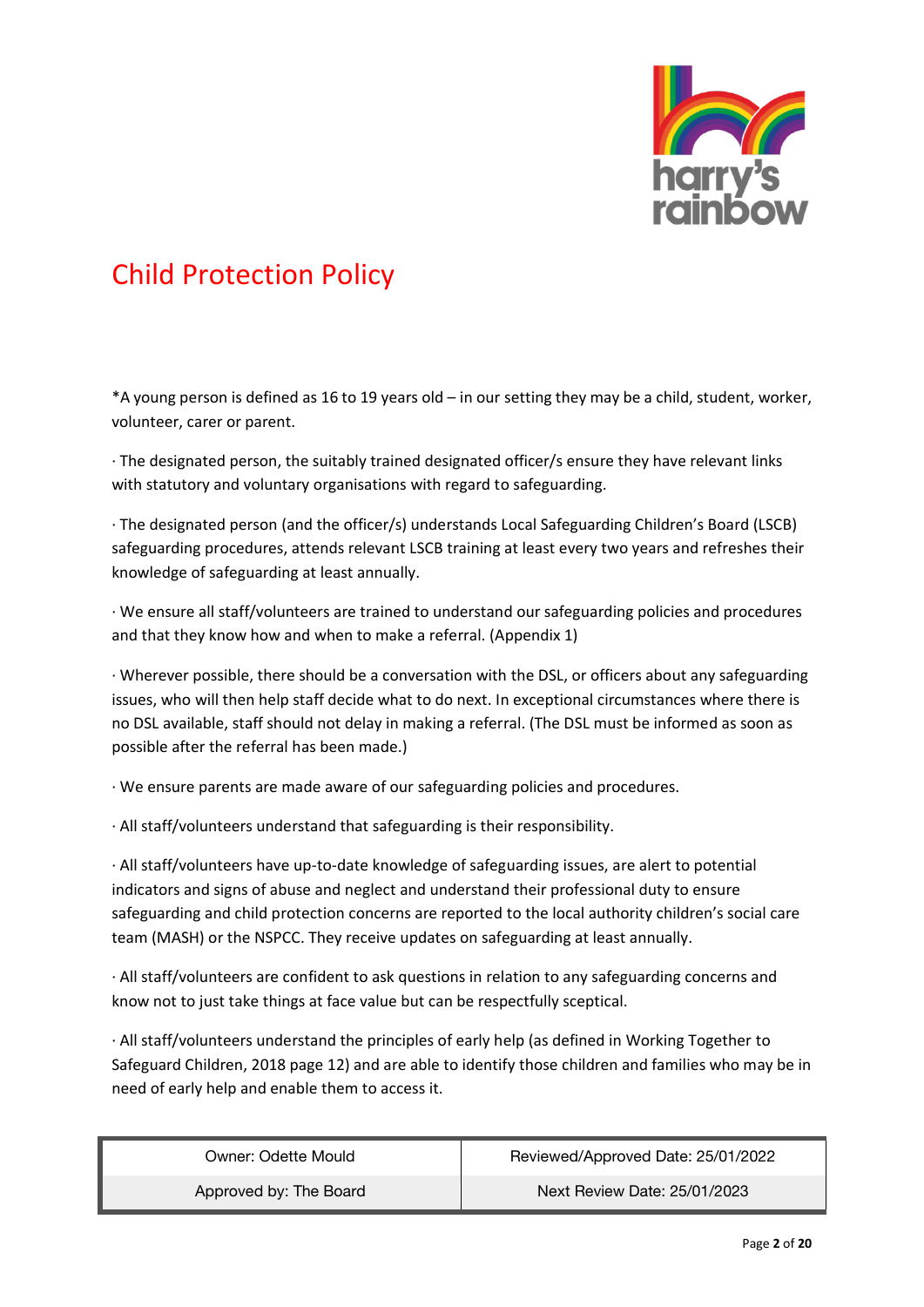

· All staff/volunteers understand the thresholds of significant harm and understand how to access services for families, including for those families who are below the threshold for significant harm, according to arrangements published by the LSCB or safeguarding partners in areas where the safeguarding partners have replaced the LSCB.

· All staff/volunteers understand their responsibilities under the General Data Protection Regulations and the Data Protection Act 2018, and understand relevant safeguarding legislation, statutory requirements and local safeguarding partner requirements and ensure that any information they may share about parents and their children with other agencies is shared appropriately and lawfully.

· We will support families to receive appropriate early help by sharing information with other agencies in accordance with statutory requirements and legislation.

· We will share information lawfully with safeguarding partners and other agencies where there are safeguarding concerns.

· We will be transparent about how we lawfully process data.

· All staff/volunteers understand how to escalate their concerns in the event that they feel either the local authority and/or their own organisation has not acted to safeguard and know how to follow local safeguarding procedures to resolve professional disputes between staff/volunteers and organisations.

· All staff/volunteers understand what the organisation expects of them in terms of their required behaviour and conduct, and follow our policies and procedures, code of conduct and confidentiality agreements.

· Applicants for posts within the setting are clearly informed that the positions are exempt from the Rehabilitation of Offenders Act 1974. (Safer recruitment)

· Enhanced criminal records, and barred lists checks and other suitability checks are carried out for staff and volunteers prior to their post being confirmed, to ensure that no disqualified person or unsuitable person works at the setting or has access to the children.

| Owner: Odette Mould    | Reviewed/Approved Date: 25/01/2022 |
|------------------------|------------------------------------|
| Approved by: The Board | Next Review Date: 25/01/2023       |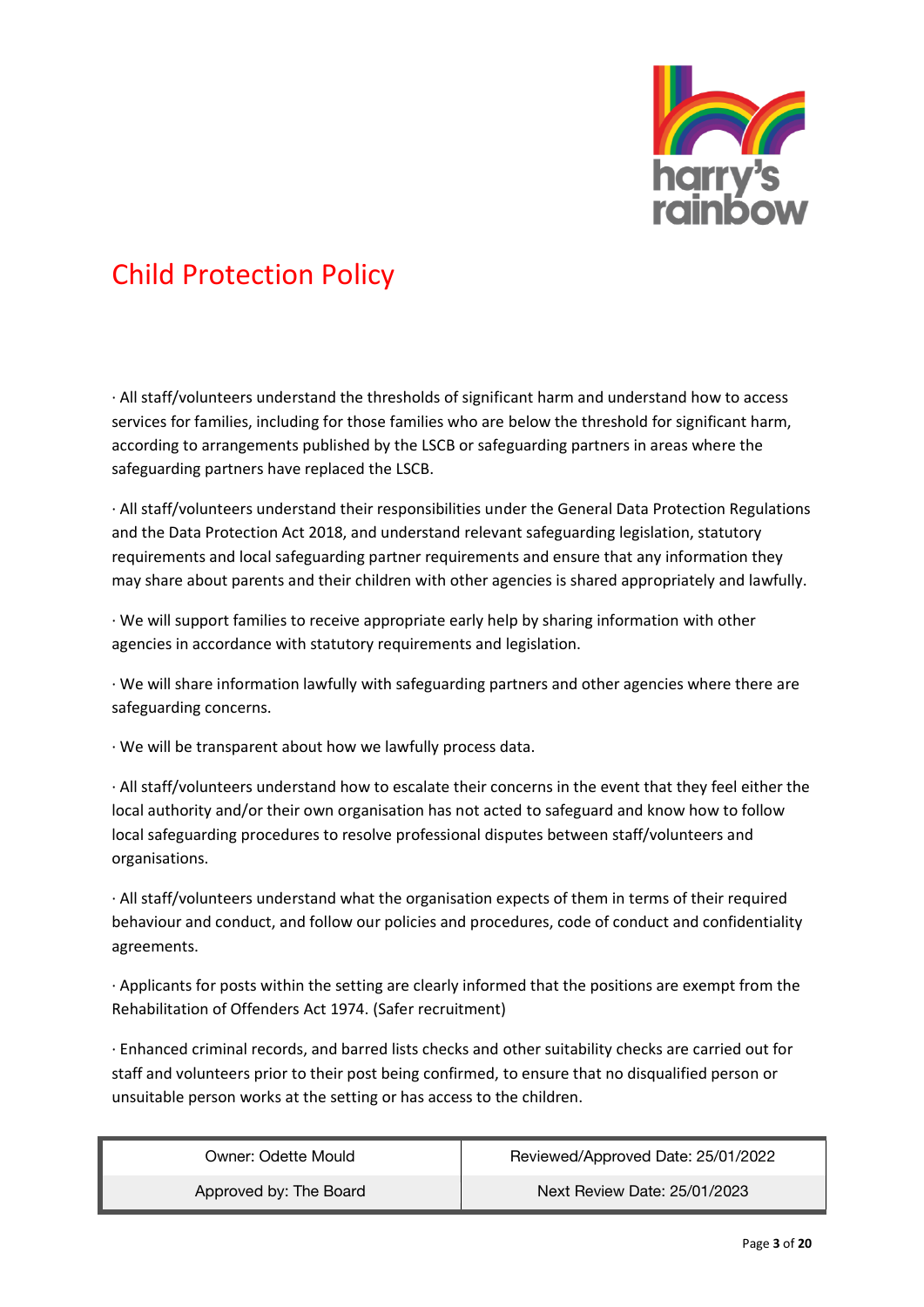

· Where applications are rejected based on information disclosed, applicants have the right to know and to challenge incorrect information.

- · Volunteers and staff must:
- be aged 17 or over.
- be considered competent and responsible.
- receive an induction and regular supervisory meetings if relevant to their role.
- be familiar with all the settings policies and procedures.
- be fully checked for suitability

- Information is recorded about staff qualifications, and the identity checks and vetting processes that have been completed including:

- the criminal records disclosure reference number.

· All staff and volunteers are informed that they are expected to disclose any convictions, cautions, court orders or reprimands and warnings which may affect their suitability to work with children (whether received before or during their employment with us)

· Staff/volunteers receive regular supervision if relevant to their role which includes discussion of any safeguarding issues, and their performance and learning needs are reviewed regularly.

· In addition to induction and supervision, staff are provided with clear expectations in relation to their behaviour.

. The DSL at the setting allows time and opportunity after the groups or activity has taken place, where members of the team can express any concerns, they have in relation to child protection and safeguarding

| Owner: Odette Mould    | Reviewed/Approved Date: 25/01/2022 |
|------------------------|------------------------------------|
| Approved by: The Board | Next Review Date: 25/01/2023       |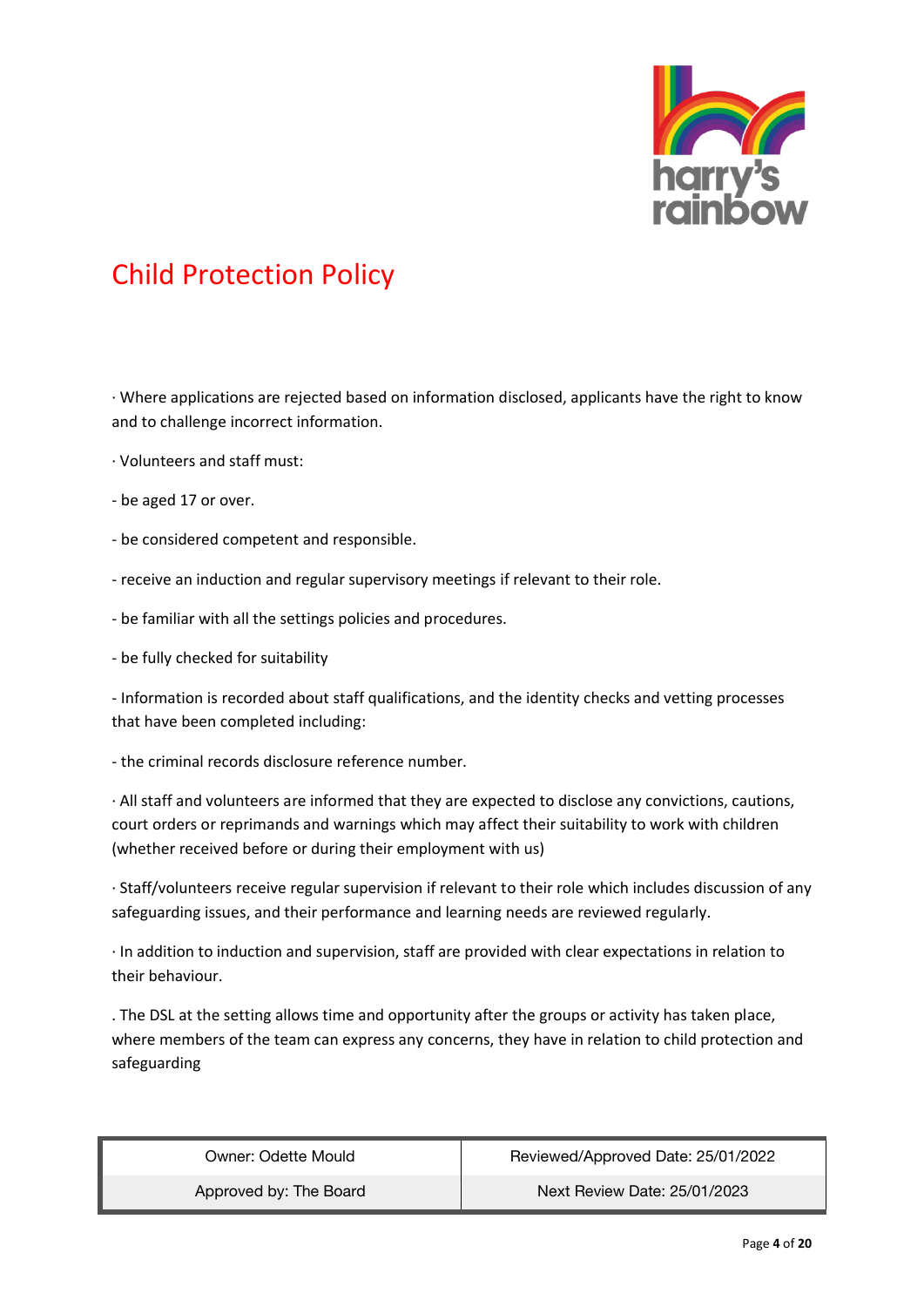

. The DSL at the setting ensures an accessible folder is available for both team members and beneficiaries containing Safeguarding policies and referral/reporting information, as well as any other relatable policies

· We notify the Disclosure and Barring Service of any person who is dismissed from our employment or resigns in circumstances that would otherwise have led to dismissal for reasons of a child protection concern.

· Procedures are in place to record the details of visitors to the setting.

· Security steps are taken to ensure that we have control over who comes into the setting so that no unauthorised person has unsupervised access to the children and families

· Steps are taken to ensure children and families are not photographed or filmed on video for any other purpose other than to record their participation in events or activities organised by us and to use for purposes such as advertising or promotion and evaluation. Parents give verbal consent and upon registering as a beneficiary provide consent online. Where consent is not given, this is clearly communicated to the photographer/videographer. Staff do not use personal cameras or filming equipment to record images unless consent is sought and, in this instance, the Social Media policy is followed by the staff or volunteer. Social media policy is covered in the existing Volunteers policy and Staff Handbook policies.

· We keep a written record of all complaints and concerns including details of how they were responded to.

· We ensure that robust risk assessments are completed, that they are seen and signed by all relevant staff and that they are regularly reviewed and updated, in line with our health and safety policy.

· The designated lead will support the designated officer/s to undertake their role adequately and offer advice, guidance, supervision and support.

| Owner: Odette Mould    | Reviewed/Approved Date: 25/01/2022 |
|------------------------|------------------------------------|
| Approved by: The Board | Next Review Date: 25/01/2023       |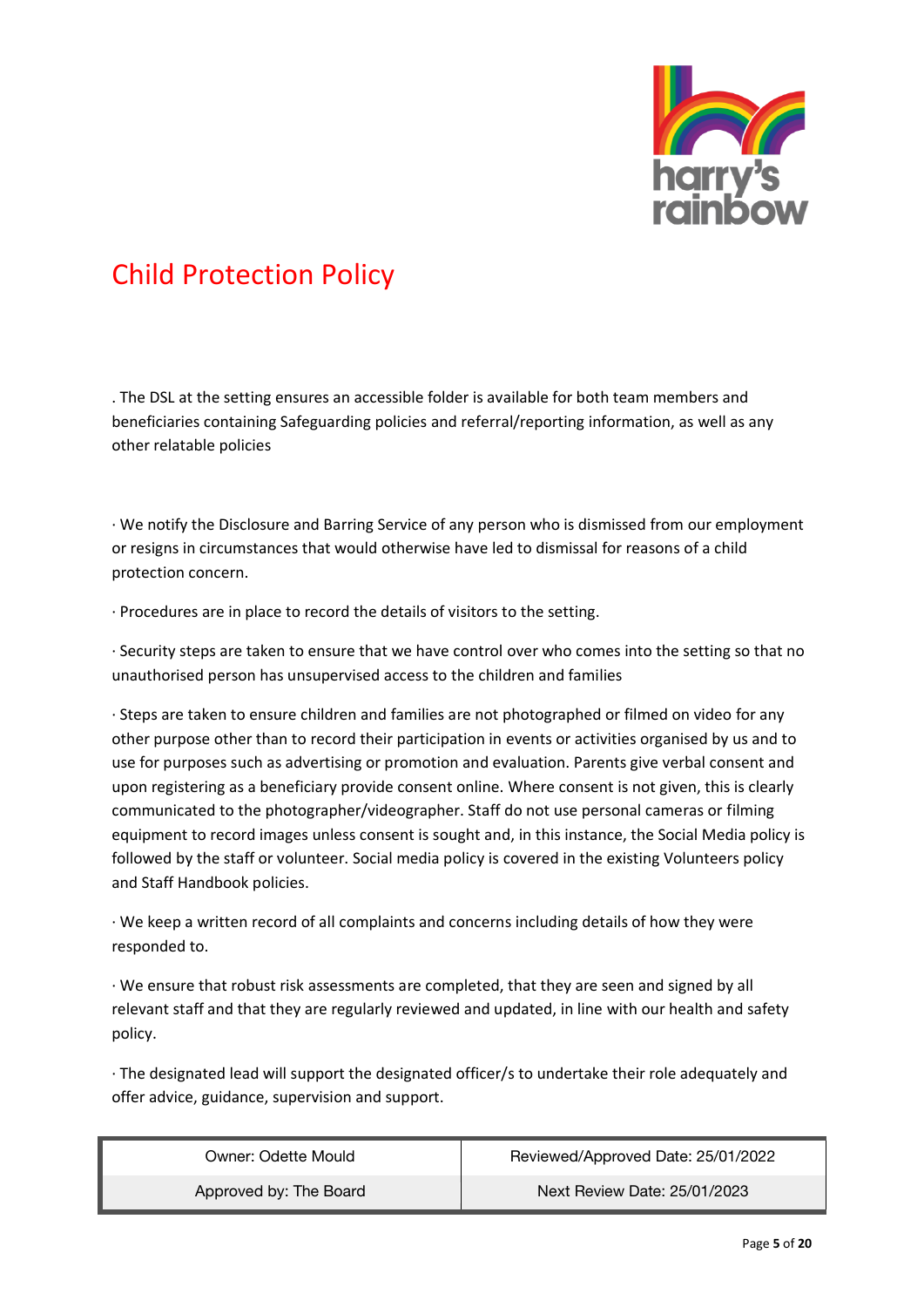

· The designated officer/s will inform the designated lead at the first opportunity of every significant safeguarding concern however this must not delay any referrals being made to children's social care (MASH), or where appropriate, the LADO or RIDDOR.

| Owner: Odette Mould    | Reviewed/Approved Date: 25/01/2022 |
|------------------------|------------------------------------|
| Approved by: The Board | Next Review Date: 25/01/2023       |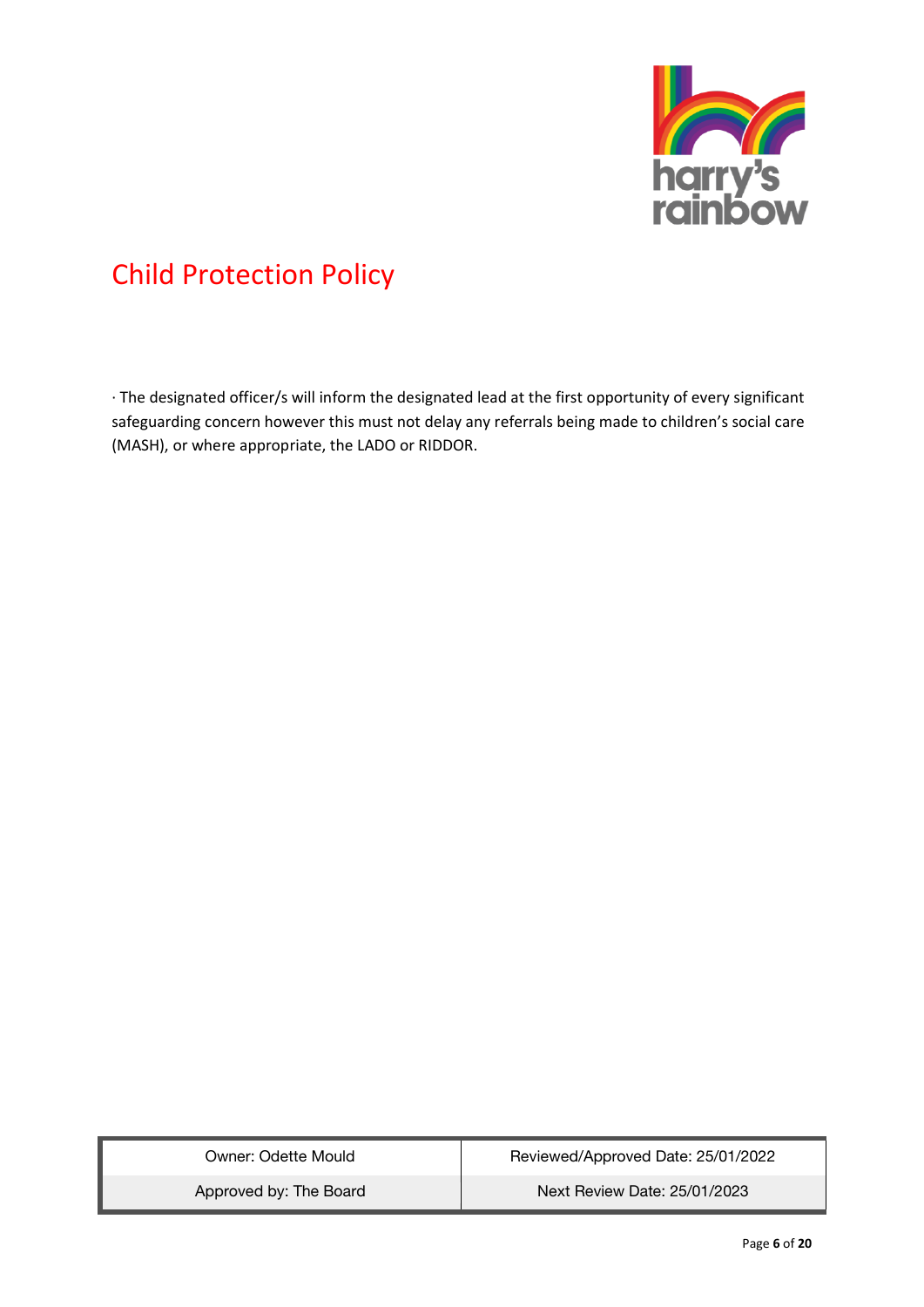

#### Commitment 2

We are committed to responding promptly and appropriately to all incidents or concerns of abuse that may occur and to work with statutory agencies in accordance with the procedures that are set down in 'What to do if you're worried a child is being abused' (HMG 2015) and the care Act 2014.

Responding to suspicions of abuse:

· We acknowledge that abuse of children can take different forms - physical, emotional, and sexual, as well as neglect.

· We ensure that all staff understand the additional vulnerabilities that arise from special educational needs and/or disabilities, plus inequalities of race, gender, language, religion, sexual orientation or culture, and that these receive full consideration in relation to child, young person or vulnerable adult protection and what support may be needed

· When children are suffering from physical, sexual or emotional abuse, or may be experiencing neglect, this may be demonstrated through:

- significant changes in their behaviour.
- deterioration in their general well-being.

- their comments which may give cause for concern, or the things they say (direct or indirect disclosure).

- changes in their appearance, their behaviour, or their play.
- unexplained bruising, marks or signs of possible abuse or neglect; and
- any reason to suspect neglect or abuse outside the setting.

· Any child may benefit from early help, but staff/volunteers should be particularly alert to the potential need for early help for a child who:

| Owner: Odette Mould    | Reviewed/Approved Date: 25/01/2022 |
|------------------------|------------------------------------|
| Approved by: The Board | Next Review Date: 25/01/2023       |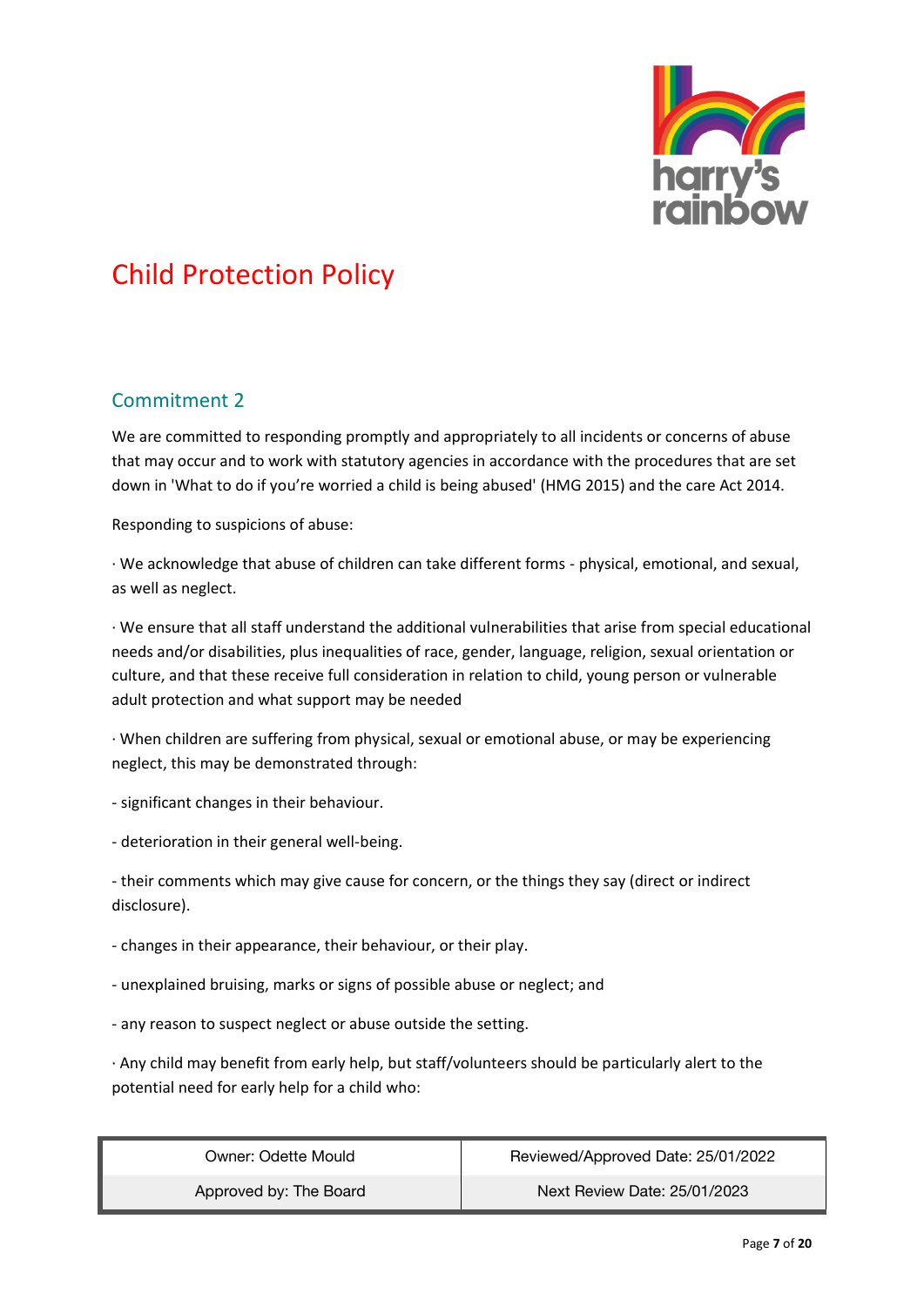

- is disabled and has specific additional needs.

- has special educational needs (whether or not they have a statuary education, health and care plan)

- is a young carer.

- is frequently missing/goes missing from care or home.

- is misusing drugs or alcohol.

- is in family circumstances presenting challenges for the child, such as substance abuse, adult mental health problems or domestic abuse; and /or

- has returned home to their family from care.

· All staff are aware of the process for making referrals to children's social care and for statutory assessments under the Children's Act 1989, especially section 17 (children in need) and section 47 (a child suffering, or likely to suffer, significant harm) that may follow a referral, along with the role they might be expected to play in such assessments.

· We are aware of the 'hidden harm' agenda concerning parents with drug and alcohol problems and consider other factors affecting parental capacity and risk, such as social exclusion, a family member in prison, domestic violence, homelessness, radicalisation, mental or physical illness, death of a partner/child and parent's learning disability.

· We are aware that children's vulnerability is potentially increased when they are privately fostered and when we know that a child is being cared for under a private fostering arrangement, we inform our local authority children's social care team.

· We are prepared to act, if we have concerns about the welfare of a child who fails to arrive at a session when part of their support plan. The designated person will take immediate action to contact the child's parent to seek an explanation for the child's absence and be assured that the child is safe and well. If no contact is made with the child's parents and the designated person has

| Owner: Odette Mould    | Reviewed/Approved Date: 25/01/2022 |
|------------------------|------------------------------------|
| Approved by: The Board | Next Review Date: 25/01/2023       |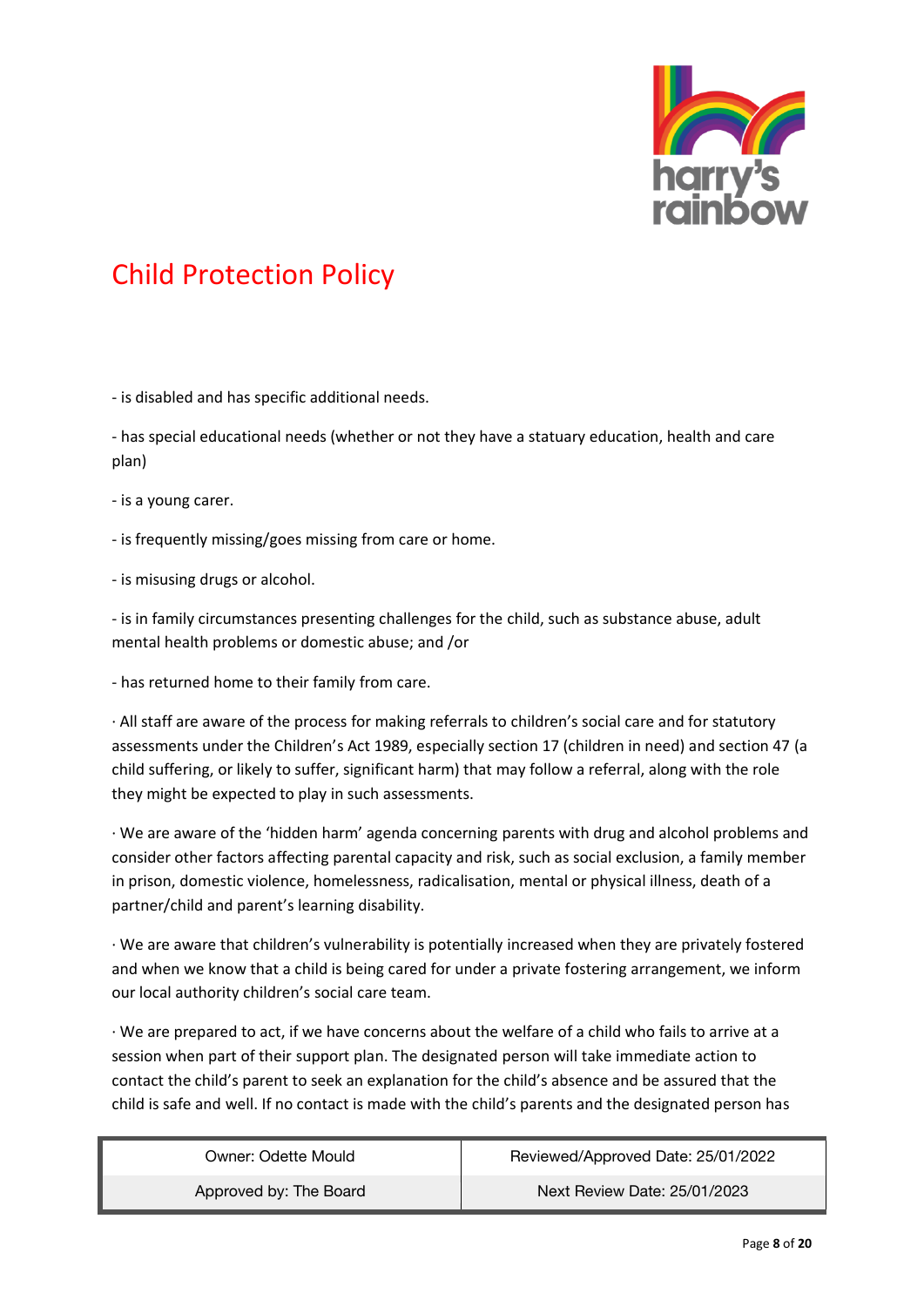

reason to believe that the child is at risk of significant harm, the relevant professionals are contacted immediately and LSCB procedures are followed. If the child has current involvement with social care, the social worker is notified on the day of the unexplained absence.

Responding to suspicions of abuse continued:

· We are aware of other factors that affect children's vulnerability that may affect, or may have affected, children and young people using our provision, such as abuse of children who have special educational needs and/or disabilities; fabricated or induced illness; child abuse linked to beliefs in spirit possession; sexual exploitation of children, including through internet abuse; Female Genital Mutilation and radicalisation or extremism.

· In relation to radicalisation and extremism, we follow the Prevent Duty guidance for England and Wales published by the Home Office and LSCB procedures on responding to radicalisation.

· The designated person completes online Channel training, online Prevent training and attends training where available to ensure they are familiar with the local protocol and procedures for responding to concerns about radicalisation.

· We are aware of the mandatory duty that applies to staff/volunteers and health workers to report cases of Female Genital Mutilation to the police. We are also aware that early year's practitioners must follow local authority published safeguarding procedures to respond to FGM and other safeguarding issues, which involves contacting police if a crime of FGM has been or may be about to be committed.

· We also make ourselves aware that some children and young people are affected by gang activity, by complex, multiple or organised abuse, through forced marriage or honour-based violence or maybe victims of child trafficking. While this may be less likely to affect young children in our setting, we may become aware of any of these factors affecting older children and young people who we may come into contact with.

| Owner: Odette Mould    | Reviewed/Approved Date: 25/01/2022 |
|------------------------|------------------------------------|
| Approved by: The Board | Next Review Date: 25/01/2023       |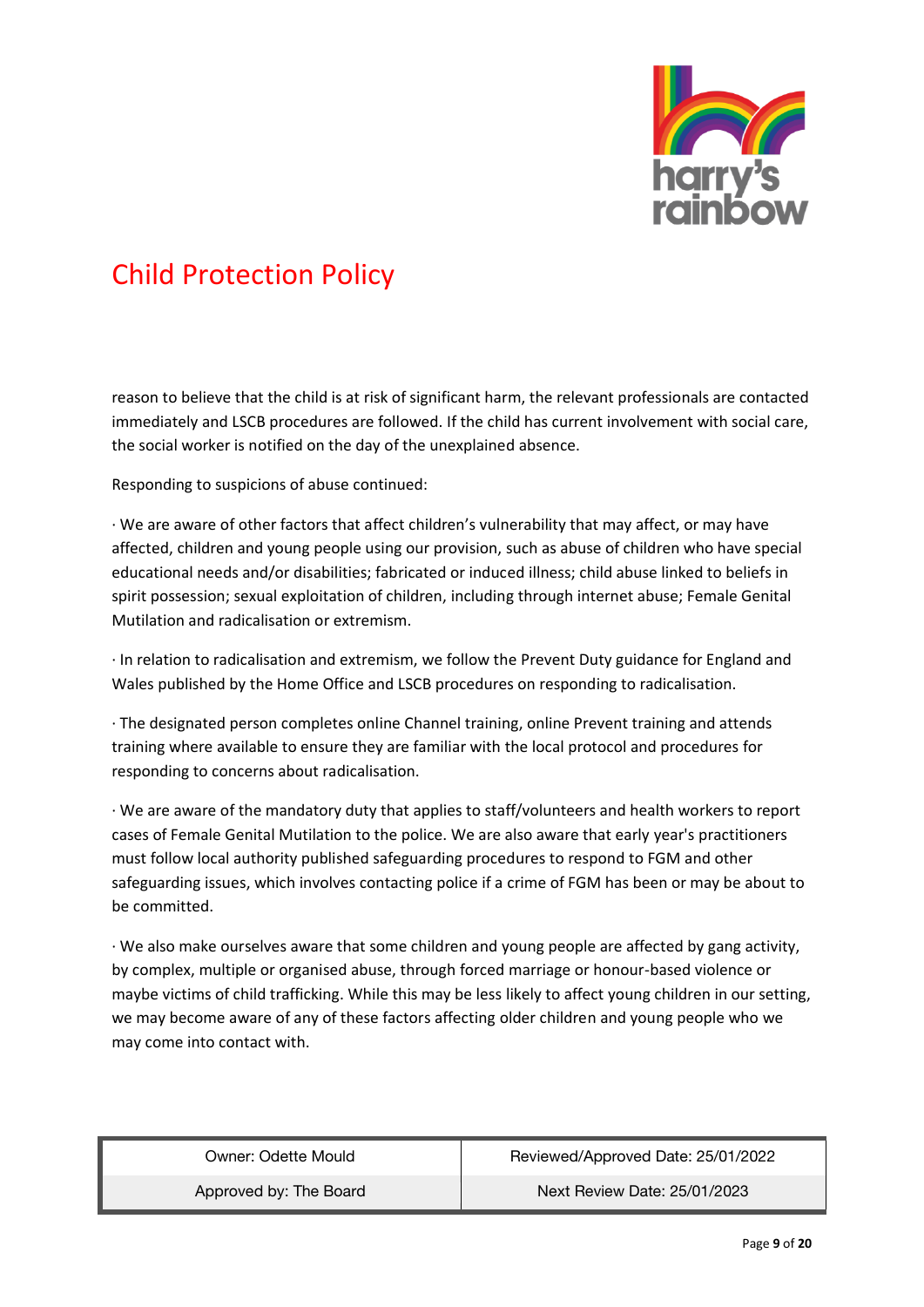

· If we become concerned that a child/vulnerable adult may be a victim of modern slavery or human trafficking we will refer to the National Referral Mechanism, as soon as possible and refer and/or seek advice to the local authority children's social work service and/or police.

· We will be alert to the threat's children may face from outside their families, such as that posed by organised crime groups such as county lines and child sexual exploitation, online use and from within peer groups and the wider community. To check the local community, we use Community Safety (Safer MK partnership www.milton-keynes.gov.uk/community-safety).

· All staff must be aware that safeguarding issues can manifest themselves via peer-on-peer abuse, allegations will be investigated and dealt with in the same manner as all safeguarding issues/ concerns. Peer on peer abuse is most likely to include, but may not be limited to:

- bullying (including cyberbullying).

- physical abuse such as hitting, kicking, shaking, biting, hair pulling, or otherwise causing physical harm.

- sexual violence and sexual harassment.
- sexting (also known as youth produced sexual imagery); and
- initiation/hazing type violence and rituals.

· Where we believe that a child in our setting or that is known to us may be affected by any of these factors, we follow the procedures below for reporting child protection and child in need concerns and follow the LSCB procedures, or when they come into force replacing the LSCB, we will follow the local procedures as published by the local safeguarding partners.

· Where such indicators are is apparent, the staff/volunteer makes a dated record of the details of the concern and discusses what to do with the 'designated lead/officer'. The information is stored in the confidential safeguarding folder.

| Owner: Odette Mould    | Reviewed/Approved Date: 25/01/2022 |
|------------------------|------------------------------------|
| Approved by: The Board | Next Review Date: 25/01/2023       |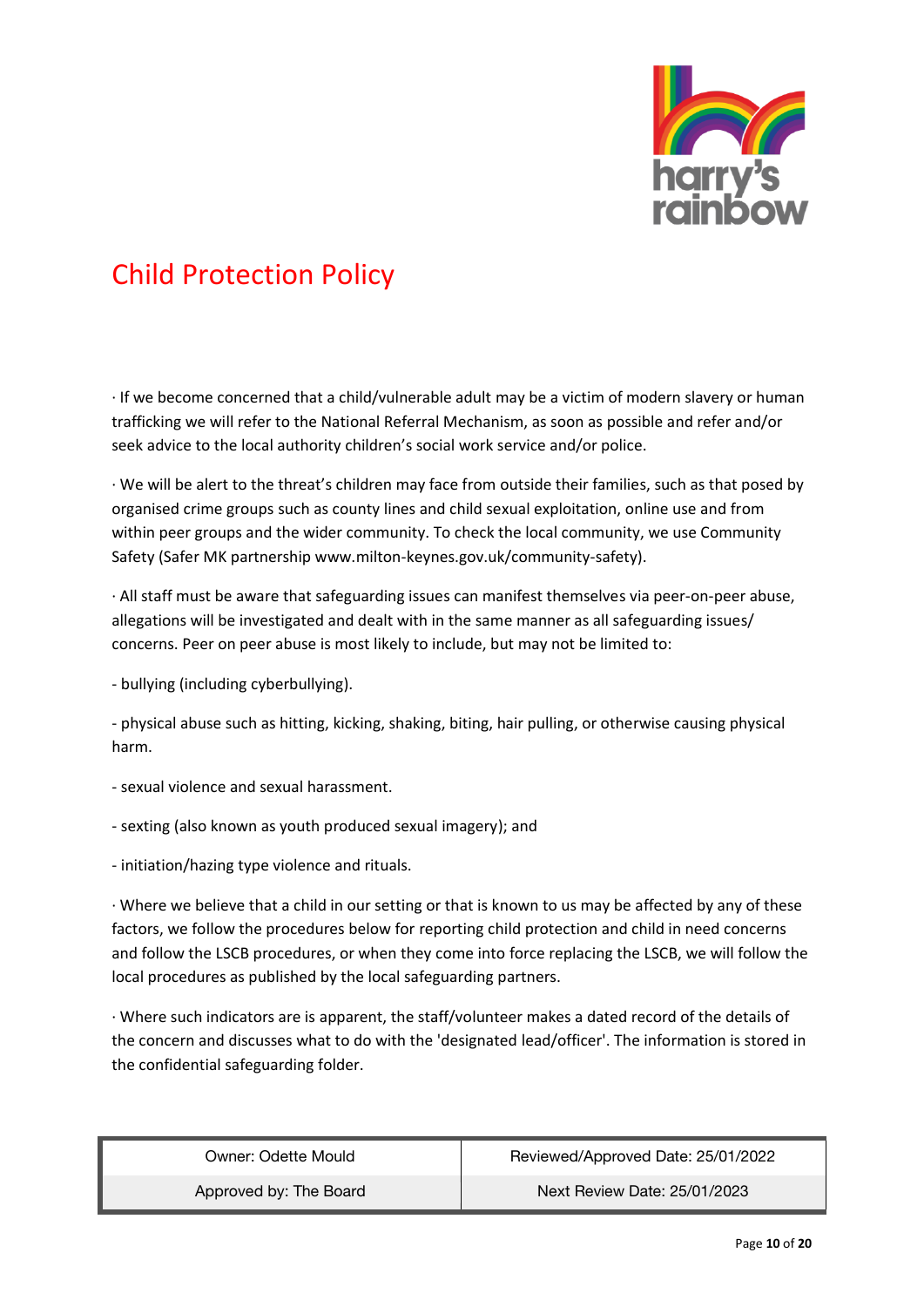

· In the event that a staff member or volunteer is unhappy with the decision made of the designated person in relation to whether to make a safeguarding referral they must follow escalation procedures.

Responding to suspicions of abuse continued:

· We refer concerns about children's welfare to the local authority children's social care department (MASH) and co-operate fully in any subsequent investigation. NB In some cases this may mean the police, or another agency identified by the Local Safeguarding Children's Board known as MK Together (or the local safeguarding partners when their published safeguarding arrangements take over from the LSCB).

· We respond to any disclosures sensitively and appropriately and take care not to influence the outcome either through the way we speak to children or by asking questions of children (although we may check out/clarify the details of what we think they have told us with them).

· We take account of the need to protect young people aged 16-19 as defined by the Children Act 1989. This may include students/volunteers, school children on work placement, young employees or young parents. Where abuse or neglect is suspected we follow the procedure for reporting any other child protection concerns. The views of the young person will always be taken into account in an age-appropriate way, but the setting may override the young person's refusal to consent to share information if it feels that it is necessary to prevent a crime from being committed or intervene where one may have been or to prevent harm to a child or adult. Sharing confidential information without consent is done only where not sharing it could be worse than the outcome of having shared it.

· All staff are also aware that adults can also be vulnerable and know how to refer adults who are in need of community care services.

· All staff/volunteers know that they can contact the NSPCC whistleblowing helpline 0800 028 0285 if they feel that or organisation and the local authority have not taken appropriate action to safeguard

| Owner: Odette Mould    | Reviewed/Approved Date: 25/01/2022 |
|------------------------|------------------------------------|
| Approved by: The Board | Next Review Date: 25/01/2023       |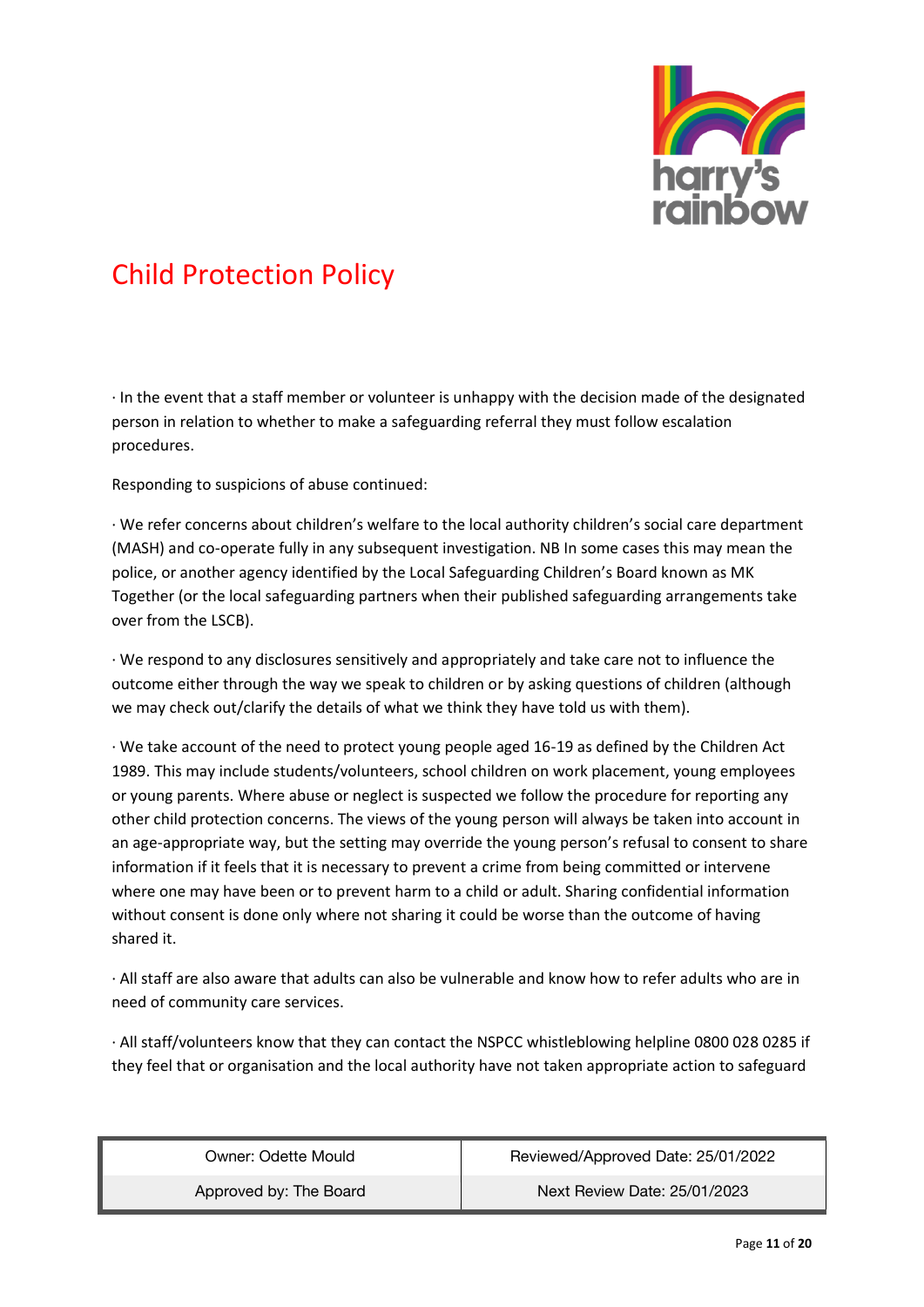

a child, and this has not been addressed satisfactorily through organisational escalation and professional challenge procedures.

· We have a whistle blowing policy in place.

· Staff/volunteers know they can contact the organisation Public Concern at Work or ACAS for advice relating to whistleblowing dilemmas.

Recording suspicions of abuse and disclosures.

· Where a child makes comments to a member of staff/volunteers or parent that gives cause for concern (disclosure), or a member of staff/volunteer observes signs or signals that gives cause for concern, such as significant changes in behaviour; deterioration in general well-being; unexplained bruising, marks or signs of possible abuse or neglect that member of staff:

- listens to the child, offers reassurance and gives assurance that she or he will take action.

- does not question the child; although it is OK to ask questions for the purposes of clarification.

- makes a written record that forms an objective record of the observation or disclosure that includes: the date and time of the observation or the disclosure.

- the exact words spoken by the child as far as possible.

- the name of the person to whom the concern was reported, with date and time; and

- the names of any other person present at the time.

· These records are signed and dated and kept in the child's personal file which is kept securely and confidentially.

· The member of staff acting as the 'designated lead/officer' is informed of the issue at the earliest opportunity, and always within one working day.

| Owner: Odette Mould    | Reviewed/Approved Date: 25/01/2022 |
|------------------------|------------------------------------|
| Approved by: The Board | Next Review Date: 25/01/2023       |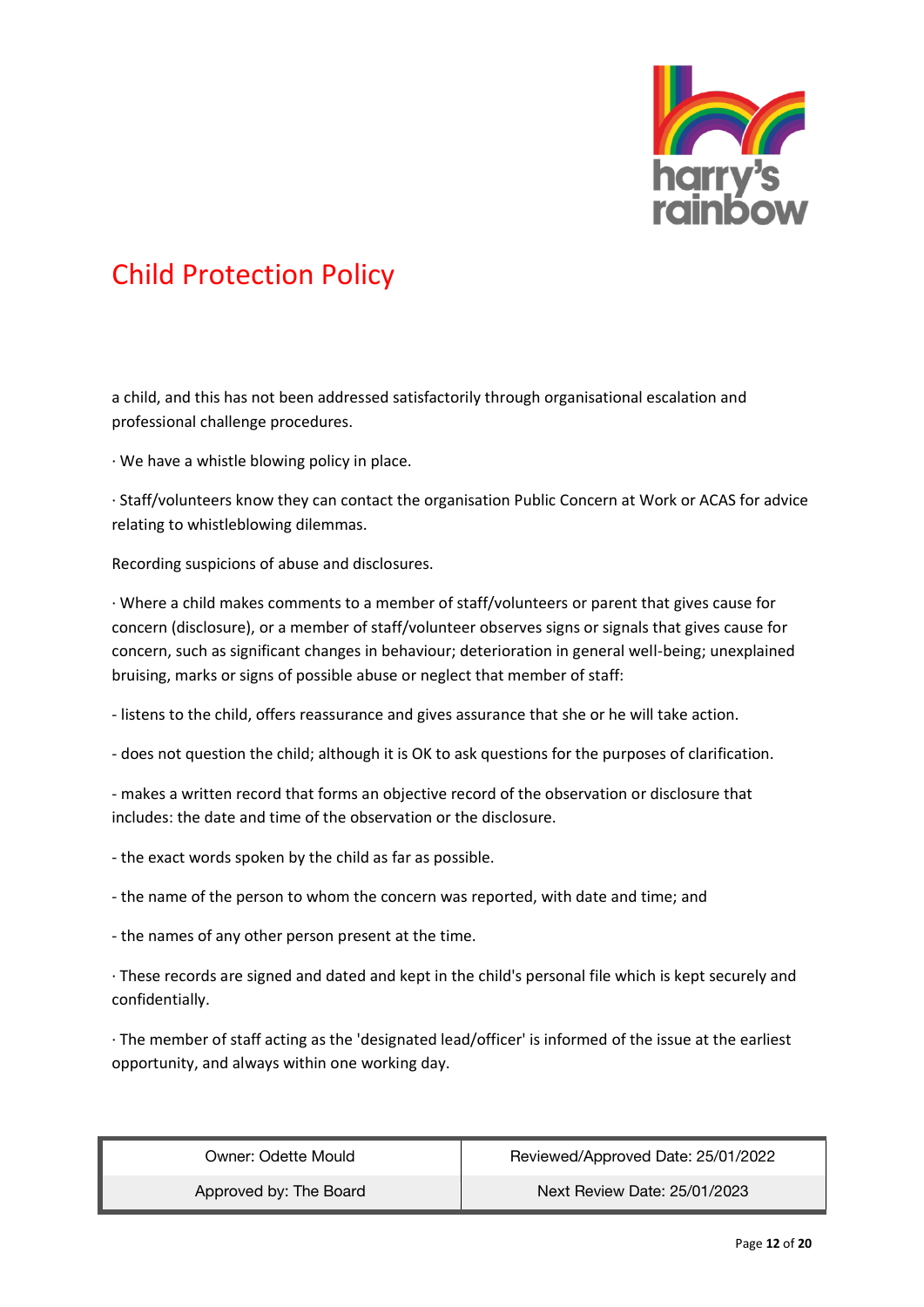

· Where the Local Safeguarding Children Board or local safeguarding partners safeguarding procedures stipulates the process for recording and sharing concerns, we include those procedures alongside this procedure and follow the steps set down by the Local Safeguarding Children Board.

Making a referral to the local authority children's social care team.

· The Pre-school Learning Alliance's publication 'Safeguarding Children' contains procedures to help in making a referral to the local children's social care team, as well as a template forms for recording concerns and to assist with making a referral.

· We keep a copy of this document alongside the procedures for recording and reporting set down by our Local Safeguarding Children Board.

Escalation process:

· If we feel that a referral made has not been dealt with properly or that concerns are not being addressed or responded to, we will follow the LSCB escalation process.

· We will ensure that staff are aware of how to escalate concerns.

· We will follow local procedures published by the LSCB or safeguarding partners to resolve professional disputes.

Informing parents:

· Parents are normally the first point of contact. Concerns are normally discussed with parents to gain their view of events, unless it is felt that this may put the child or other person at risk or may interfere with the course of a police investigation, or may unduly delay the referral, or unless it is otherwise unreasonable to seek consent. Advice will be sought from social care or in some circumstances police, where necessary.

· Parents are informed when we make a record of concerns in their child's file and that we also make a note of any discussion we have with them regarding a concern.

| Owner: Odette Mould    | Reviewed/Approved Date: 25/01/2022 |
|------------------------|------------------------------------|
| Approved by: The Board | Next Review Date: 25/01/2023       |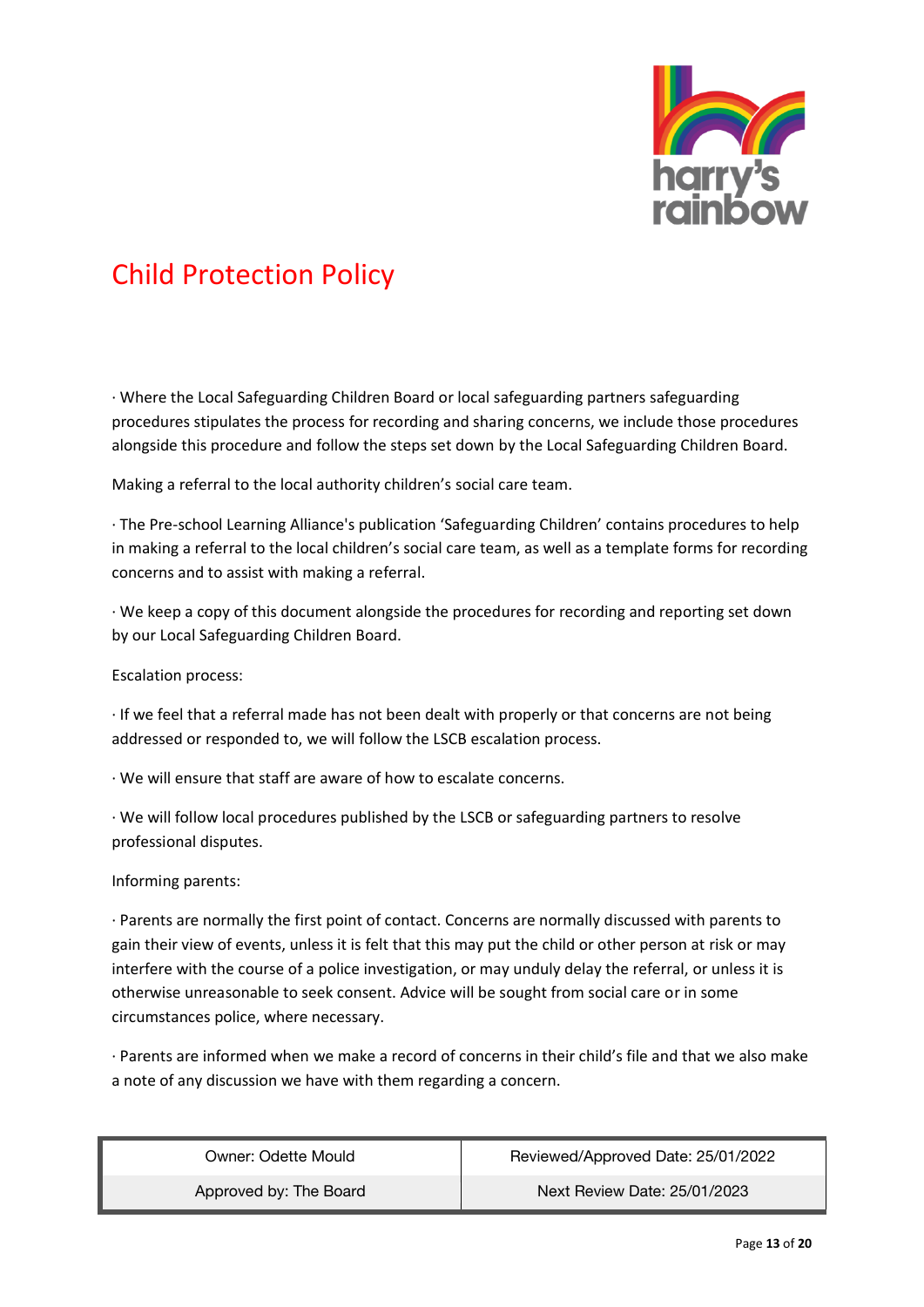

· If a suspicion of abuse warrants referral to social care, parents are informed at the same time that the referral will be made, except where the procedures of the Local Safeguarding Children Board/ Local Safeguarding Partners does not allow this, for example, where it is believed that the child may be placed at risk.

· This will usually be the case where the parent is the likely abuser or where sexual abuse may have occurred.

· If there is a possibility that advising a parent beforehand may place a child at greater risk (or interfere with a police response) the designated person must consider seeking advice from children's social care, about whether or not to advise parents beforehand, and must record and follow the advice given.

Liaison with other agencies and multi-agency working:

· We work within the Local Safeguarding Children Board /Local Safeguarding Partners guidelines.

· The current version of 'What to do if you're worried a child is being abused' is available for parents and staff and ensures that all staff are familiar with what they need to do if they have concerns.

· We have procedures for contacting the local authority regarding child protection issues and concerns about children's welfare, including maintaining a list of names, addresses and telephone numbers of social workers, to ensure that it is easy, in any emergency, for the setting and children's social care to work well together.

· Contact details for the local National Society for the Prevention of Cruelty to Children (NSPCC) are also kept.

Allegations against staff/volunteers and persons in position of trust:

· We ensure that all parents know how to complain about the behaviour or actions of staff or volunteers within the setting, or anyone living or working on the premises occupied by the setting, which may include an allegation of abuse.

| Owner: Odette Mould    | Reviewed/Approved Date: 25/01/2022 |
|------------------------|------------------------------------|
| Approved by: The Board | Next Review Date: 25/01/2023       |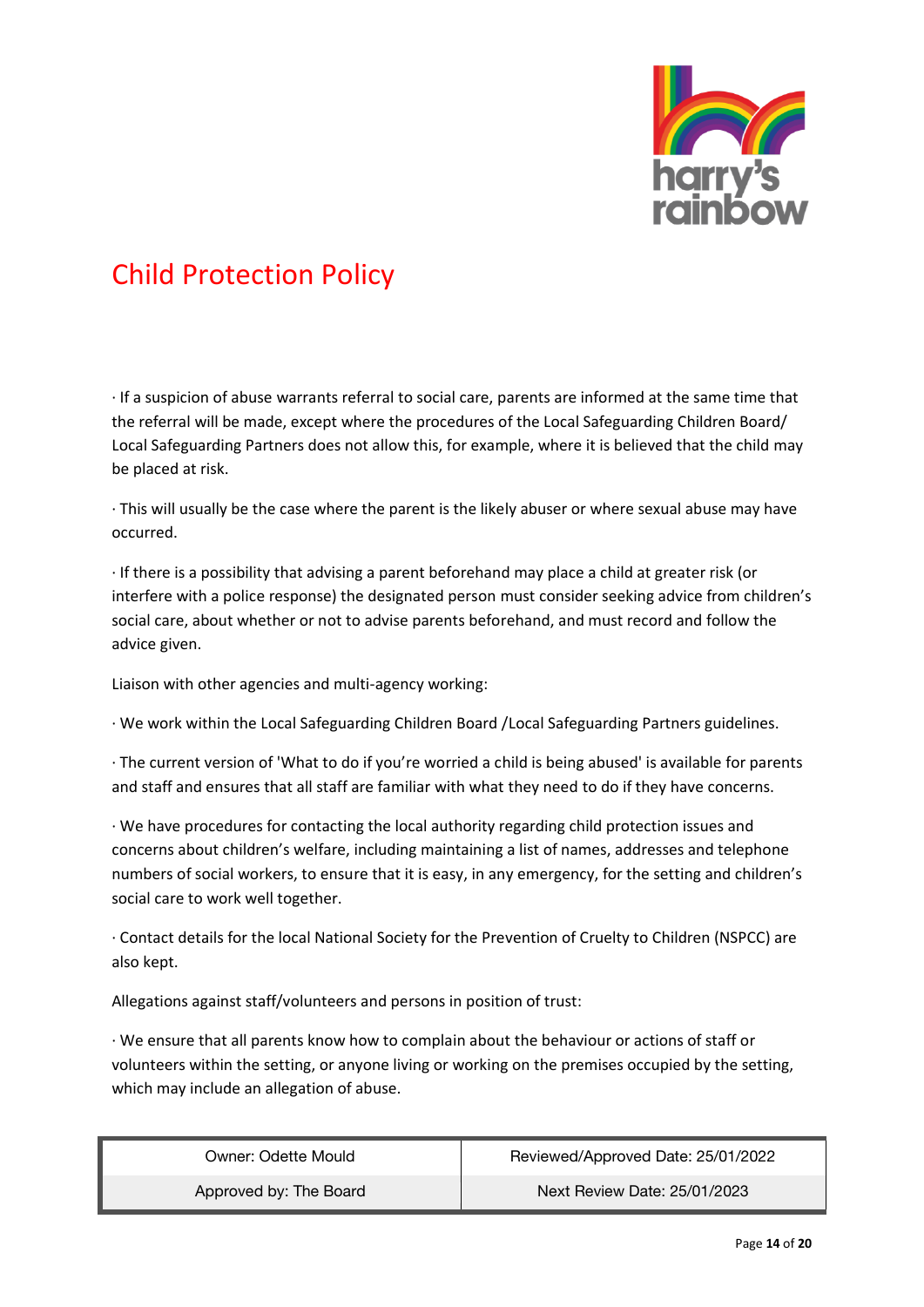

· We ensure that all staff volunteers and anyone else working in the setting knows how to raise concerns that they may have about the conduct or behaviour of other people including staff/colleagues.

· We differentiate between allegations, and concerns about the quality of care or practice and complaints and have a separate process for responding to complaints.

· We respond to any inappropriate behaviour displayed by members of staff/volunteers or any other person working with the children, which includes:

- inappropriate sexual comments.

- excessive one-to-one attention beyond the requirements of their usual role and responsibilities, or inappropriate sharing of images.

· We will recognise and respond to allegations that a person who works with children has:

- behaved in a way that has harmed a child or may have harmed a child.
- possibly committed a criminal offence against or related to a child.

- behaved towards a child or children in a way that indicates they may pose a risk of harm to children.

· We ensure that all staff or volunteers know how to raise concerns about a member of staff or volunteer within the setting.

· We respond to any concerns raised by staff and volunteers who know how to escalate their concerns if they are not satisfied with our response.

· We respond to any disclosure by children or staff that abuse by a member of staff or volunteer within the setting, or anyone living or working on the premises occupied by the setting, may have taken, or is taking place, by first recording the details of any such alleged incident.

| Owner: Odette Mould    | Reviewed/Approved Date: 25/01/2022 |
|------------------------|------------------------------------|
| Approved by: The Board | Next Review Date: 25/01/2023       |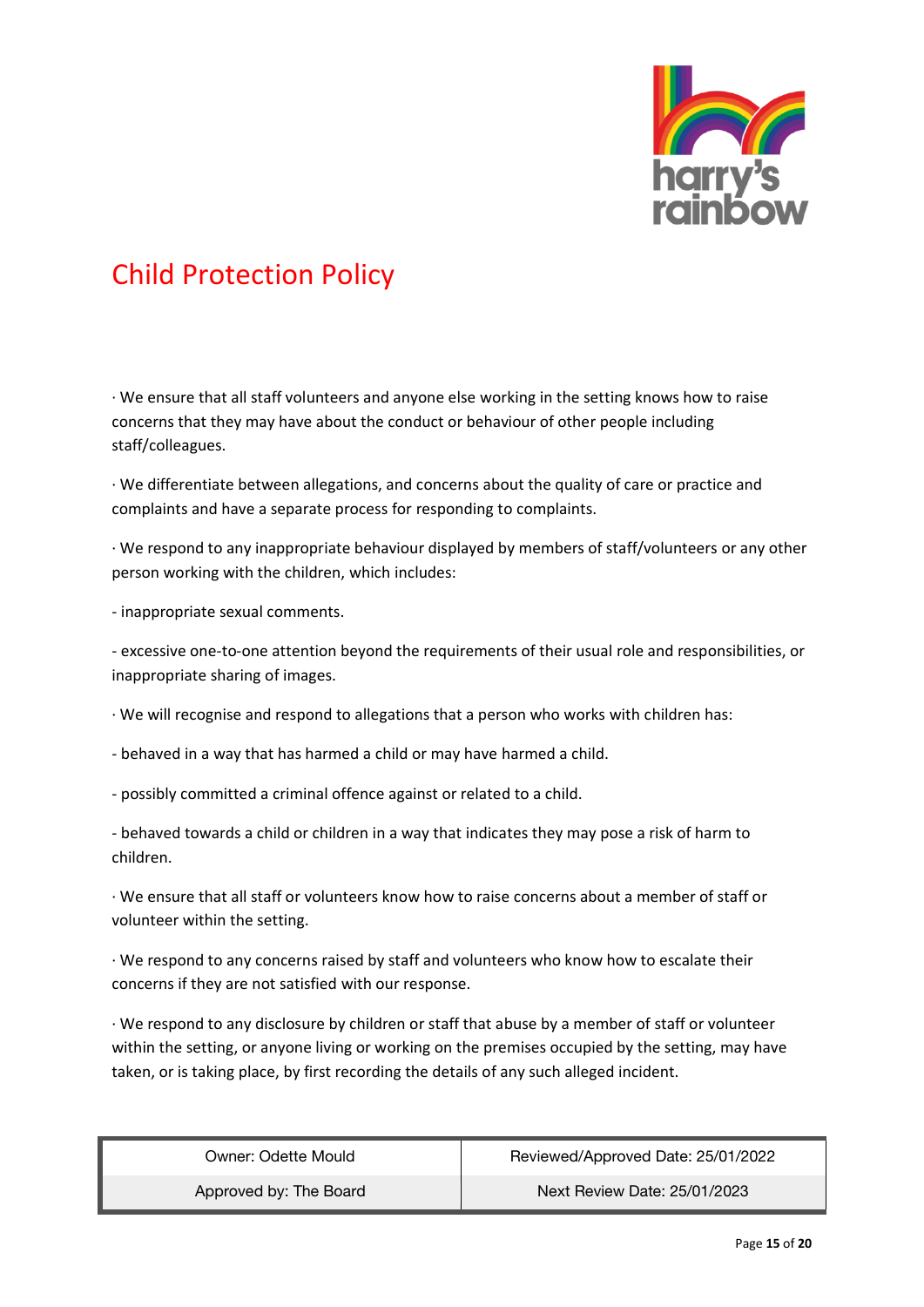

· We refer any such complaint immediately to a senior manager within the organisation and the Local Authority Designated Officer (LADO) as necessary to investigate and/or offer advice: Jo Clifford – 01908 254300.

· We co-operate entirely with any investigation carried out by children's social care in conjunction with the police.

· Where the management team and children's social care agree it is appropriate in the circumstances, the member of staff (on full pay) or volunteer will be suspended for the duration of the investigation. This is not an indication of admission that the alleged incident has taken place but is to protect the staff as well as children and families throughout the process. Where it is appropriate and practical and agreed with LADO, we will seek to offer an alternative to suspension for the duration of the investigation, if an alternative is available that will safeguard children and not place the affected staff or volunteer at risk.

#### Disciplinary action

Where a member of staff or volunteer has been dismissed due to engaging in activities that caused concern for the safeguarding of children or vulnerable adults, we will notify the Disclosure Barring Service of relevant information, so that individuals who pose a threat to children and vulnerable groups can be identified and barred from working with these groups.

#### **Training**

· Training opportunities are sought for all adults involved in the setting to ensure that they are able to recognise the signs and signals of possible physical abuse, emotional abuse, sexual abuse (including child sexual exploitation) and neglect and that they are aware of the local authority guidelines for making referrals. Training opportunities must also cover extra familial threats such as online risks, radicalisation and grooming, and how to identify and respond to families who may be in need of early help, and organisational safeguarding procedures.

| Owner: Odette Mould    | Reviewed/Approved Date: 25/01/2022 |
|------------------------|------------------------------------|
| Approved by: The Board | Next Review Date: 25/01/2023       |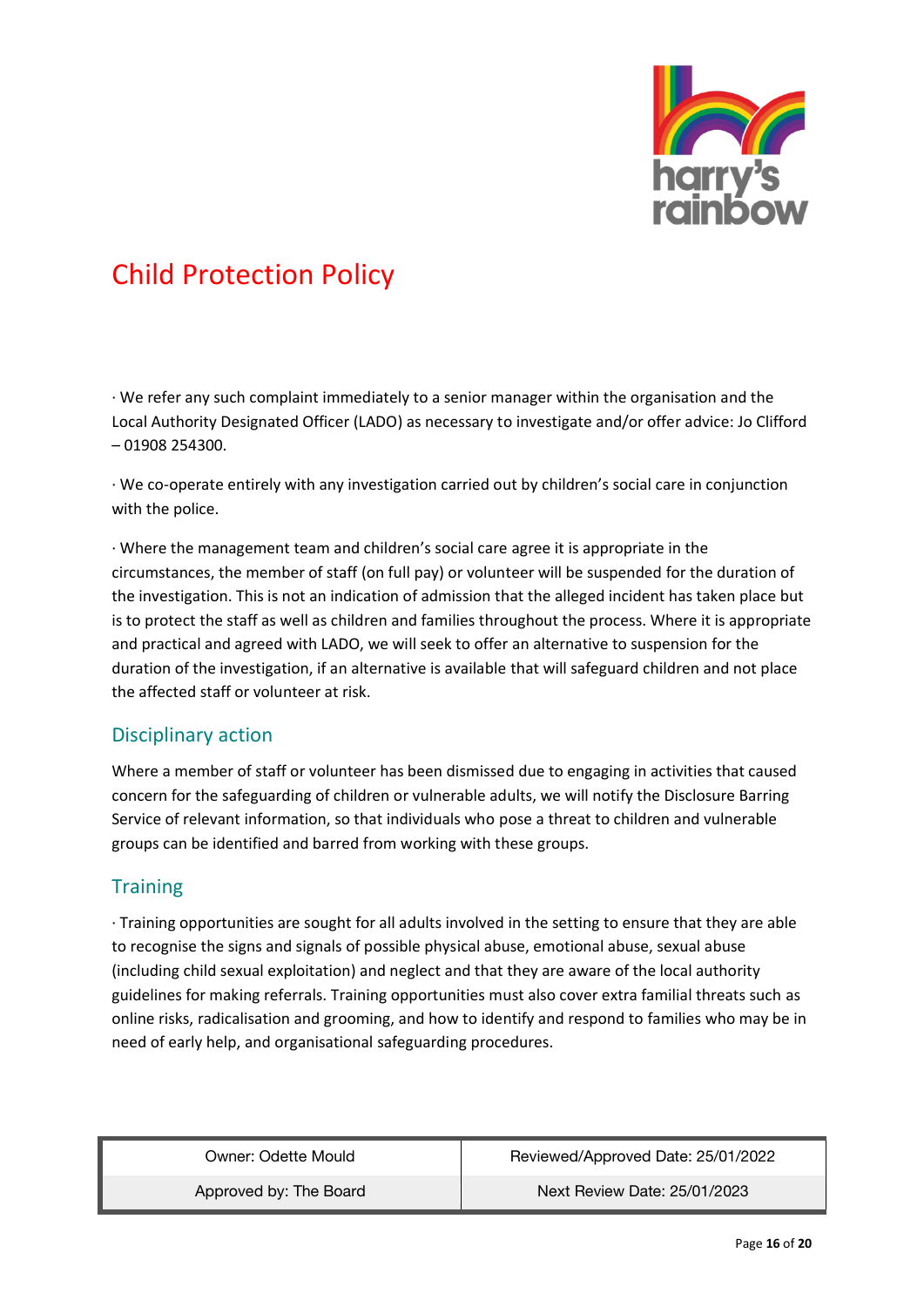

· Designated persons receive appropriate training, as recommended by the Local Safeguarding Children Board, every two years and refresh their knowledge and skills at least annually.

· We ensure that all staff/volunteers know the procedures for reporting and recording any concerns they may have about the provision.

· We ensure that all staff/volunteers receive updates on safeguarding via emails, newsletters, online training and/or in-house training as well as discussion at staff meetings at least once a year.

#### Planning

· The layout of the rooms allows for constant supervision. No child is left alone with staff or volunteers in a one-to-one situation without being within sight and/or hearing of other staff or volunteers.

· We create within the setting a culture of value and respect for the individual, having positive regard for children's and family's heritage arising from their colour, ethnicity, languages spoken at home, cultural and social background.

#### Confidentiality

· All suspicions and investigations are kept confidential and shared only with those who need to be aware. Any information is shared under the guidance of the Local Safeguarding Children Board /Local Safeguarding Partners and in line with the GDPR, Data Protection Act 2018, and Working Together 2018.

#### Support to families

· We believe in building trusting and supportive relationships with families, staff and volunteers.

· We make clear to parents our role and responsibilities in relation to child protection, such as for the reporting of concerns, information sharing, monitoring of the child, and liaising at all times with the local children's social care team.

| Owner: Odette Mould    | Reviewed/Approved Date: 25/01/2022 |
|------------------------|------------------------------------|
| Approved by: The Board | Next Review Date: 25/01/2023       |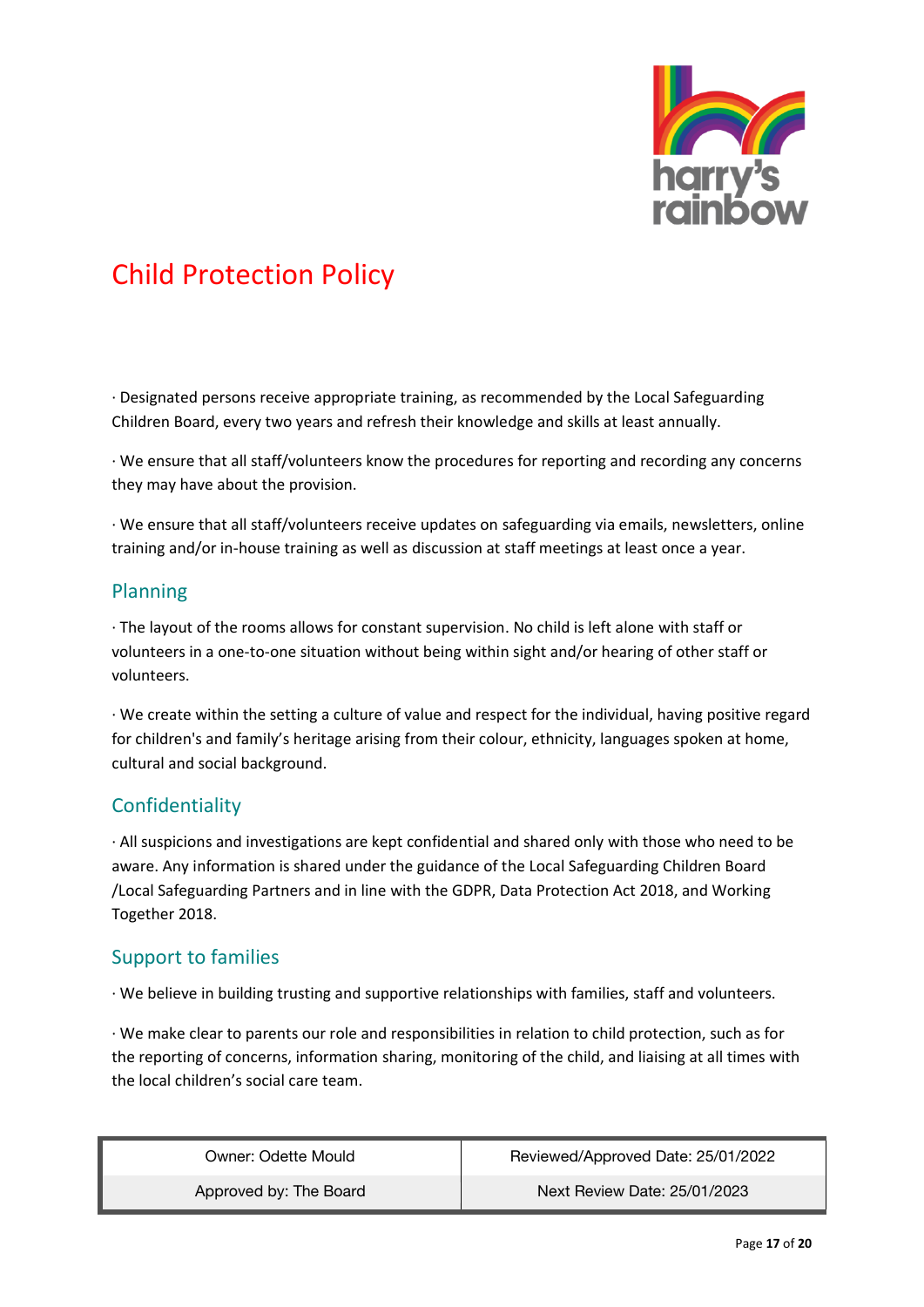

· We will continue to welcome the child and the family whilst investigations are being made in relation to any alleged abuse.

· We follow the Child Protection Plan as set by the child's social care worker in relation to the setting's designated role and tasks in supporting that child and their family, subsequent to any investigation.

· We will engage with any child in need plan or early help plan as agreed.

· Confidential records kept on a child are shared with the child's parents or those who have parental responsibility for the child in accordance with the Confidentiality and Client Access to Records procedure and only if appropriate under the guidance of the Local Safeguarding Children Board.

#### Legal framework

#### Primary legislation

- · Children Act (1989 s47)
- · Protection of Children Act (1999)
- · The Children Act (2004 s11)
- · Children and Social Work Act 2017
- · Safeguarding Vulnerable Groups Act (2006)
- · Childcare Act 2006
- · Child Safeguarding Practice Review and Relevant Agency (England) Regulations 2018

| Owner: Odette Mould    | Reviewed/Approved Date: 25/01/2022 |
|------------------------|------------------------------------|
| Approved by: The Board | Next Review Date: 25/01/2023       |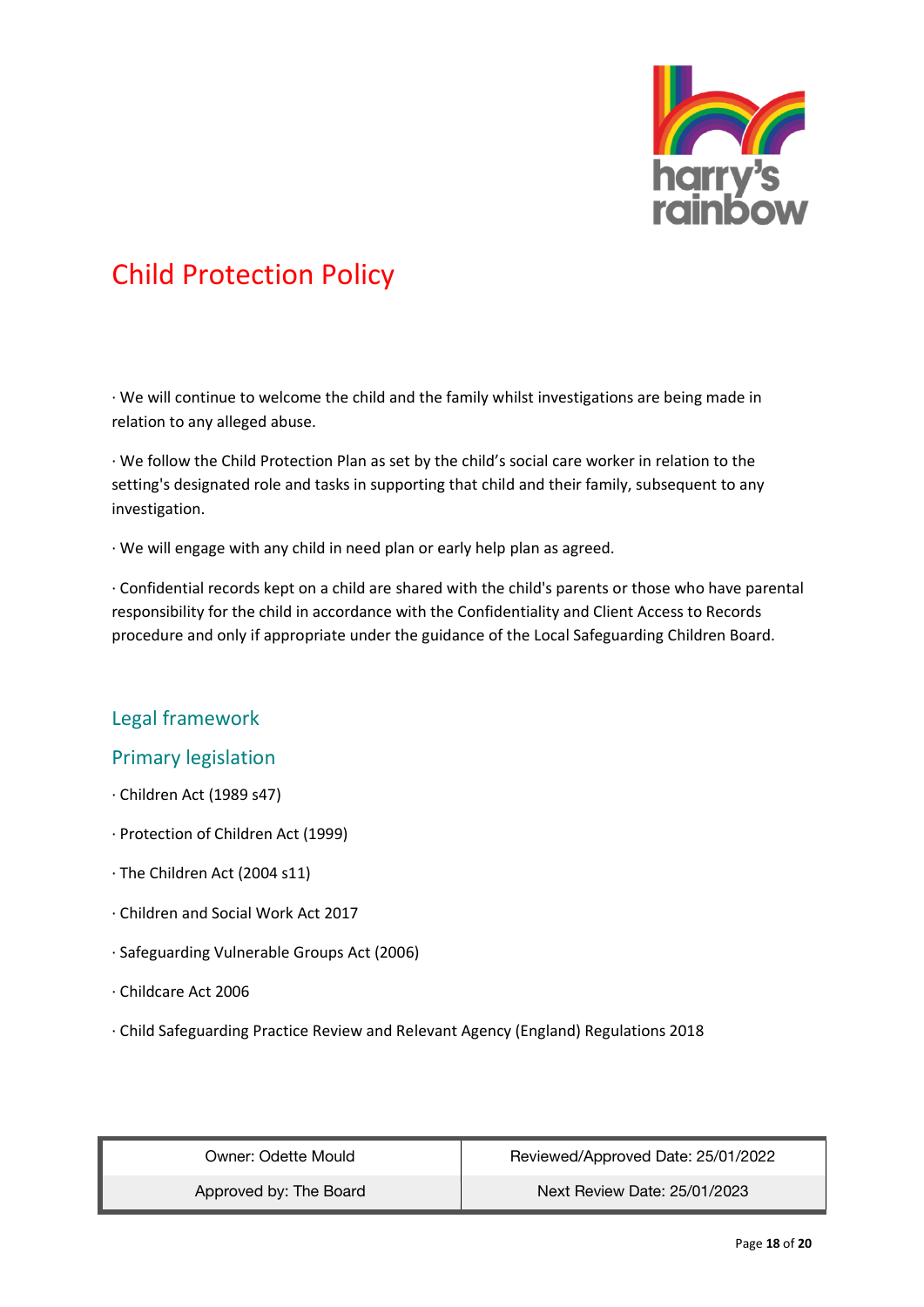

#### Secondary legislation

- · Sexual Offences Act (2003)
- · Criminal Justice and Court Services Act (2000)
- · Equalities Act (2010)
- · General Data Protection Regulations (GDPR) (2018)
- · Childcare (Disqualification) Regulations 2009
- · Children and Families Act 2014
- · Care Act (2014)
- · Serious Crime Act 2015
- · Counterterrorism and Security Act (2015)

#### Further Guidance

- · Working Together to Safeguard Children (2018)
- · What to do if you are Worried a Child is Being Abused (HMG 2015)
- · Framework for the Assessment of Children in Need and their Families (DoH 2000)

· The Common Assessment Framework for Children and Young People: A Guide for Practitioners (CWDC 2010)

· Statutory guidance on making arrangements to safeguard and promote the welfare of children under section 11 of the Children Act 2004 (HMG 2008)

· Hidden Harm – Responding to the Needs of Children of Problem Drug Users (ACMD, 2003)

| Owner: Odette Mould    | Reviewed/Approved Date: 25/01/2022 |
|------------------------|------------------------------------|
| Approved by: The Board | Next Review Date: 25/01/2023       |